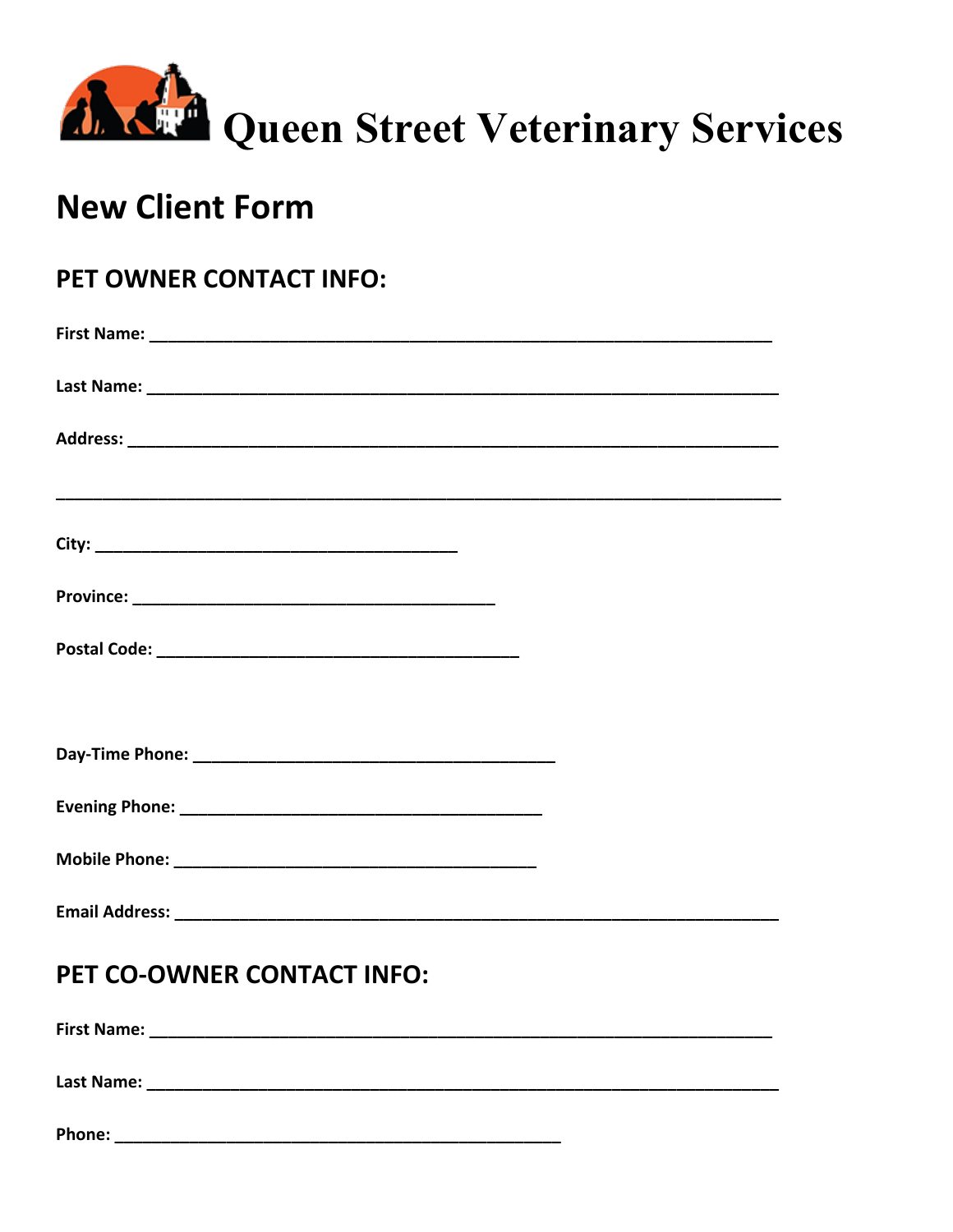## How did you find out about our practice?

| $\bigcirc$ Clinic Location                                                                 |
|--------------------------------------------------------------------------------------------|
| $\bigcirc$ Personal Referral                                                               |
| $\bigcirc$ Internet Search / Website                                                       |
| $\bigcirc$ Yellow Pages                                                                    |
| $\bigcirc$ Clinic Sign                                                                     |
| $\bigcirc$ Newspaper / Print Media                                                         |
|                                                                                            |
| If a Personal Referral, who can we Thank for this referral?                                |
| Please use this area to give any other relevant information about yourself or your family: |
|                                                                                            |
|                                                                                            |
|                                                                                            |
|                                                                                            |
|                                                                                            |
| <b>PET INFORMATION:</b>                                                                    |
|                                                                                            |
|                                                                                            |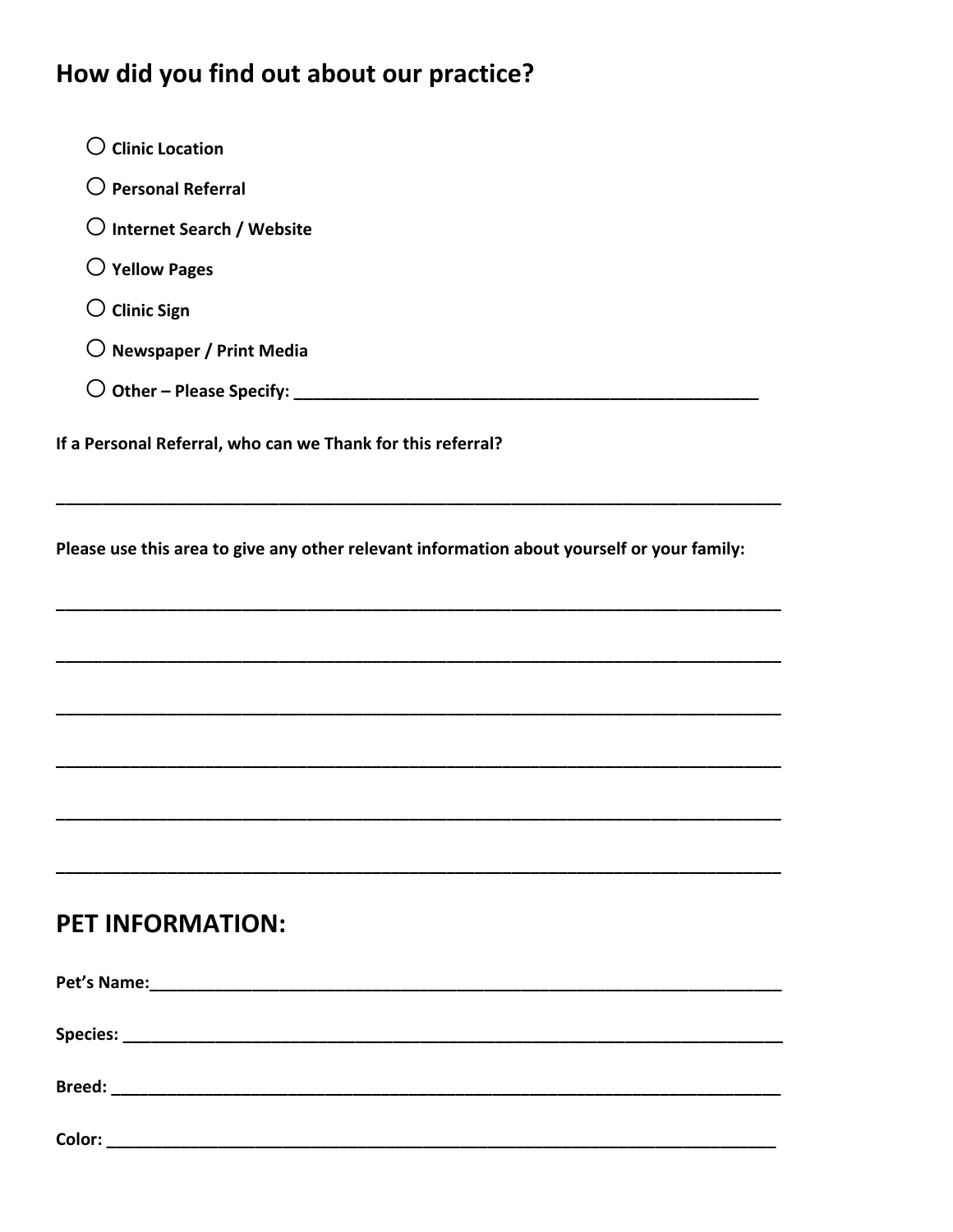| Special Identification (Tattoo, Microchip, etc):  |  |  |  |  |
|---------------------------------------------------|--|--|--|--|
|                                                   |  |  |  |  |
|                                                   |  |  |  |  |
| <b>Previous Veterinary Practice (if any):</b>     |  |  |  |  |
| Previous Veterinarian (if any):                   |  |  |  |  |
| Date of last vaccines (if known):                 |  |  |  |  |
|                                                   |  |  |  |  |
|                                                   |  |  |  |  |
|                                                   |  |  |  |  |
| Vaccines Given: _____                             |  |  |  |  |
| Is your pet on any medication or supplement?      |  |  |  |  |
| $\bigcirc$ yes                                    |  |  |  |  |
| $\bigcirc$ NO                                     |  |  |  |  |
| If YES, Please list the medication or supplement: |  |  |  |  |
|                                                   |  |  |  |  |